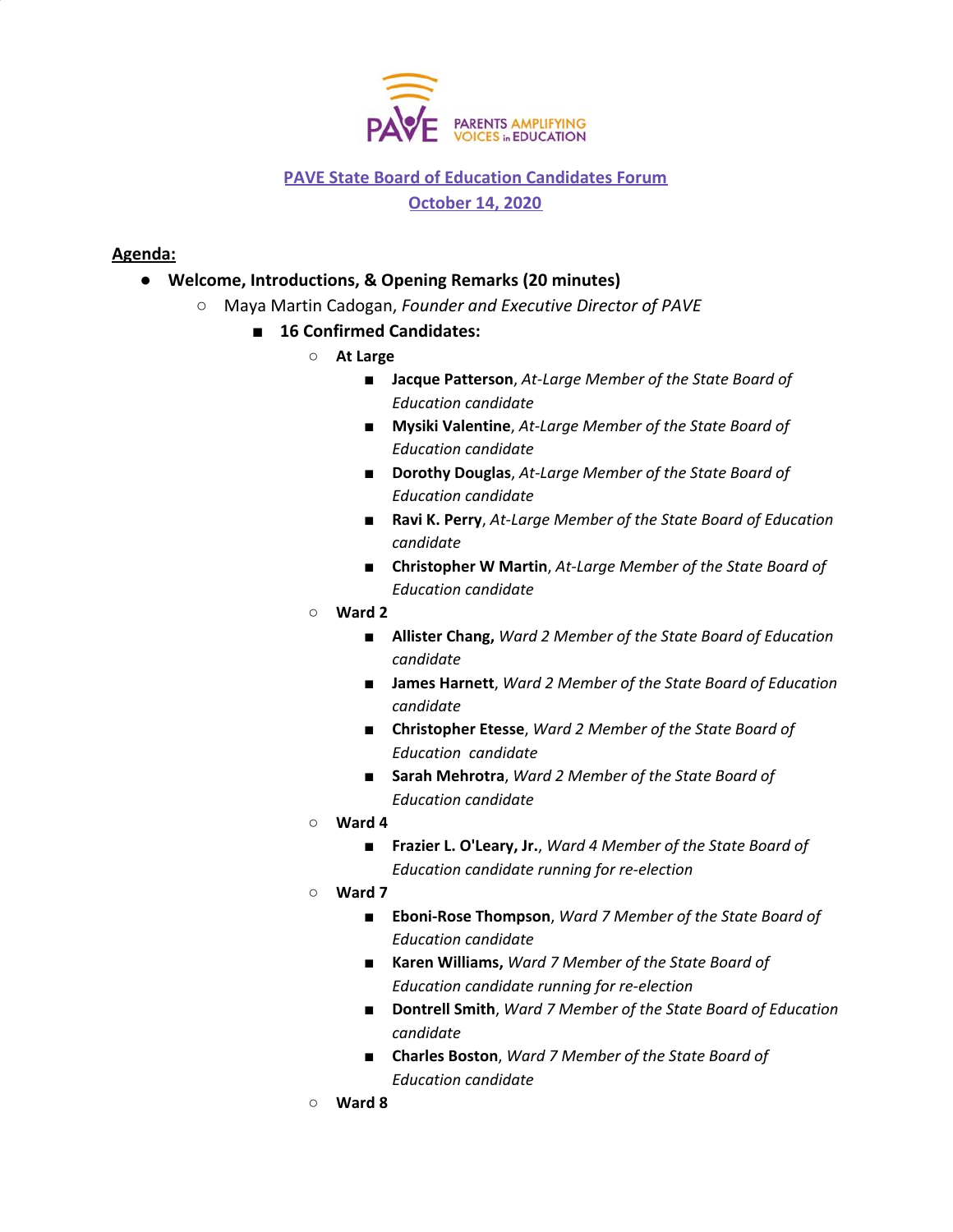

- *■* **Lajoy Johnson-Law,** *Ward 8 Member of the State Board of Education candidate*
- **Carlene D. Reid**, *Ward 8 Member of the State Board of Education candidate*
- **Parent Q&A (50 minutes) See the full questions below**
	- **Yvette Selby**, Ward 5 Parent Leader *Funding Parent Priorities for #DCSchoolsRecovery*
	- **Justin Duiguid**, Ward 1 Parent Leader *Mayoral control and engaging families in schools reopening planning*
	- **DaSean Jones**, Ward 8 Parent Leader *Expanding school-based mental health supports*
- **Candidate Closing Remarks (15 minutes)**
- **● Closing and Next Steps (5 minutes)**
	- Upcoming events
		- Exit Ticket

| <b>Parent Name</b>                                                                                                                  | Question                                                                                                                                                                                                                                                                                                                                                                                                                                                                                                                                                                                                                                                                                                                                                                                                                                                                        |
|-------------------------------------------------------------------------------------------------------------------------------------|---------------------------------------------------------------------------------------------------------------------------------------------------------------------------------------------------------------------------------------------------------------------------------------------------------------------------------------------------------------------------------------------------------------------------------------------------------------------------------------------------------------------------------------------------------------------------------------------------------------------------------------------------------------------------------------------------------------------------------------------------------------------------------------------------------------------------------------------------------------------------------|
| <b>Yvette Selby,</b><br><b>McKinley Technology</b><br>High School, Capital<br>City PCS - High School<br>and Ward 5 Parent<br>Leader | I'm a parent of 10th-grade twins, and my children are doing well in<br>school. I have a daughter with a math disability and I sometimes worry<br>that she is not getting the support needed in her virtual learning space.<br>The current COVID-19 situation highlights major inequities within our<br>school system will worsen unless addressed head-on. Before COVID-19<br>small gains were being made, however, DC still had huge achievement<br>gaps between black and white students, at-risk and non-at-risk students<br>and District-wide.<br>How will you help those students most impacted and their families to<br>get the support needed to ensure a successful school year - including<br>additional funding for schools, technology for distance learning and<br>telehealth, mental health supports, childcare, and other resources to<br>meet their basic needs? |
| Justin Duiguid,<br><b>Meridian Public</b><br>Charter School, Ward<br>1 Parent Leader                                                | Over the last 6 months COVID-19 has vastly increased the role that<br>parents and grandparents have taken on in our children's learning,<br>health and safety at home. Parents still depend on schools to be hubs of<br>learning and wellness, but now we have an opportunity to reimagine<br>engagement for the school year and reopening process.                                                                                                                                                                                                                                                                                                                                                                                                                                                                                                                             |